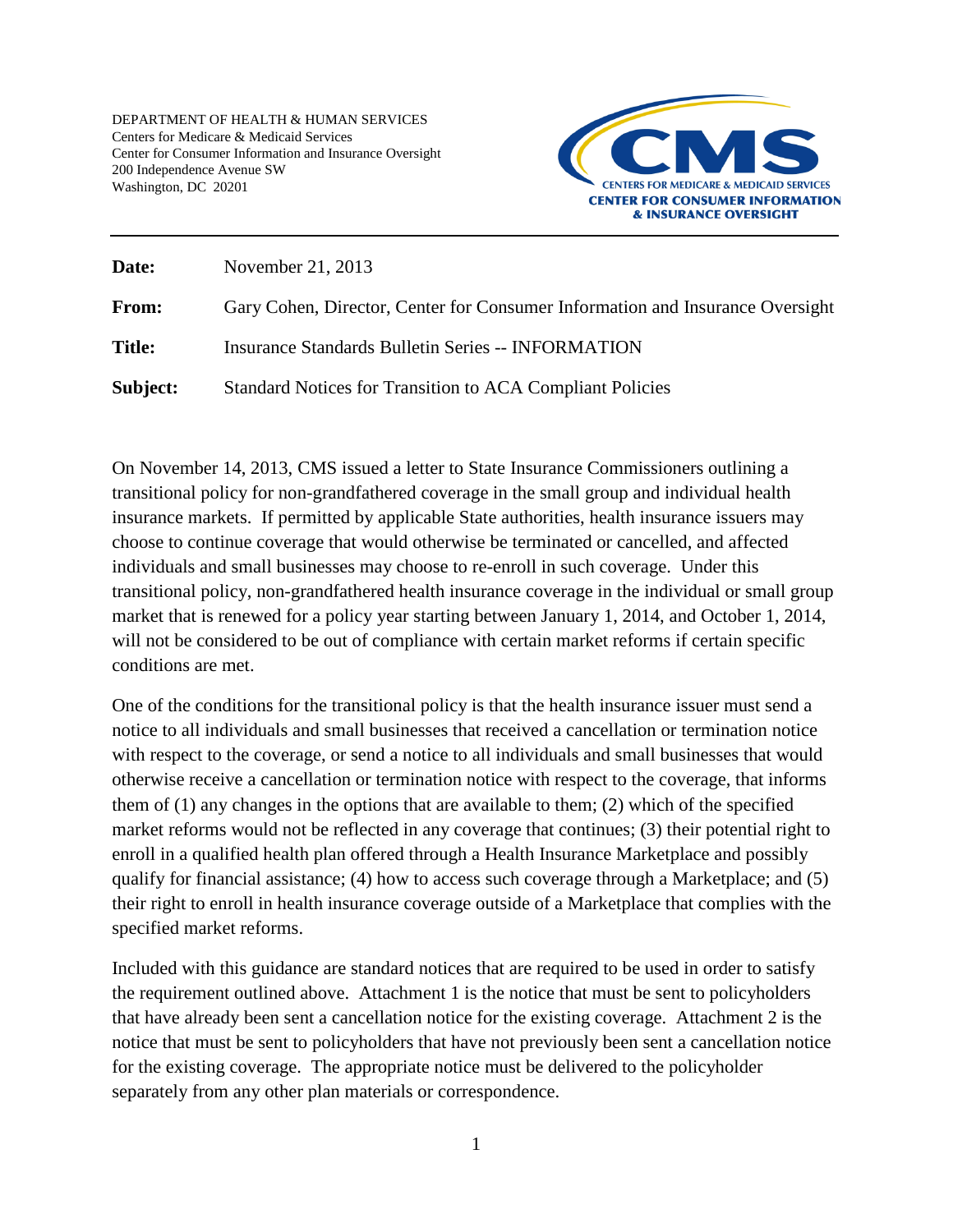Also included as Attachment 3 is standard language that satisfies the requirement when health insurance issuers proceed with the cancellation of the coverage in either the small group or individual health insurance markets. The use of this language will be considered to satisfy the requirement to notify policyholders of the discontinuation of their policies if it is prominently displayed in all cancellation notices sent between the issuance of this guidance and December 31, 2014. CMS will be working closely with states as the primary enforcers of these notice requirements.

#### **Where to get more information:**

If you have any questions regarding this guidance, please e-mail CCIIO at [marketreform@cms.hhs.gov.](mailto:marketreform@cms.hhs.gov)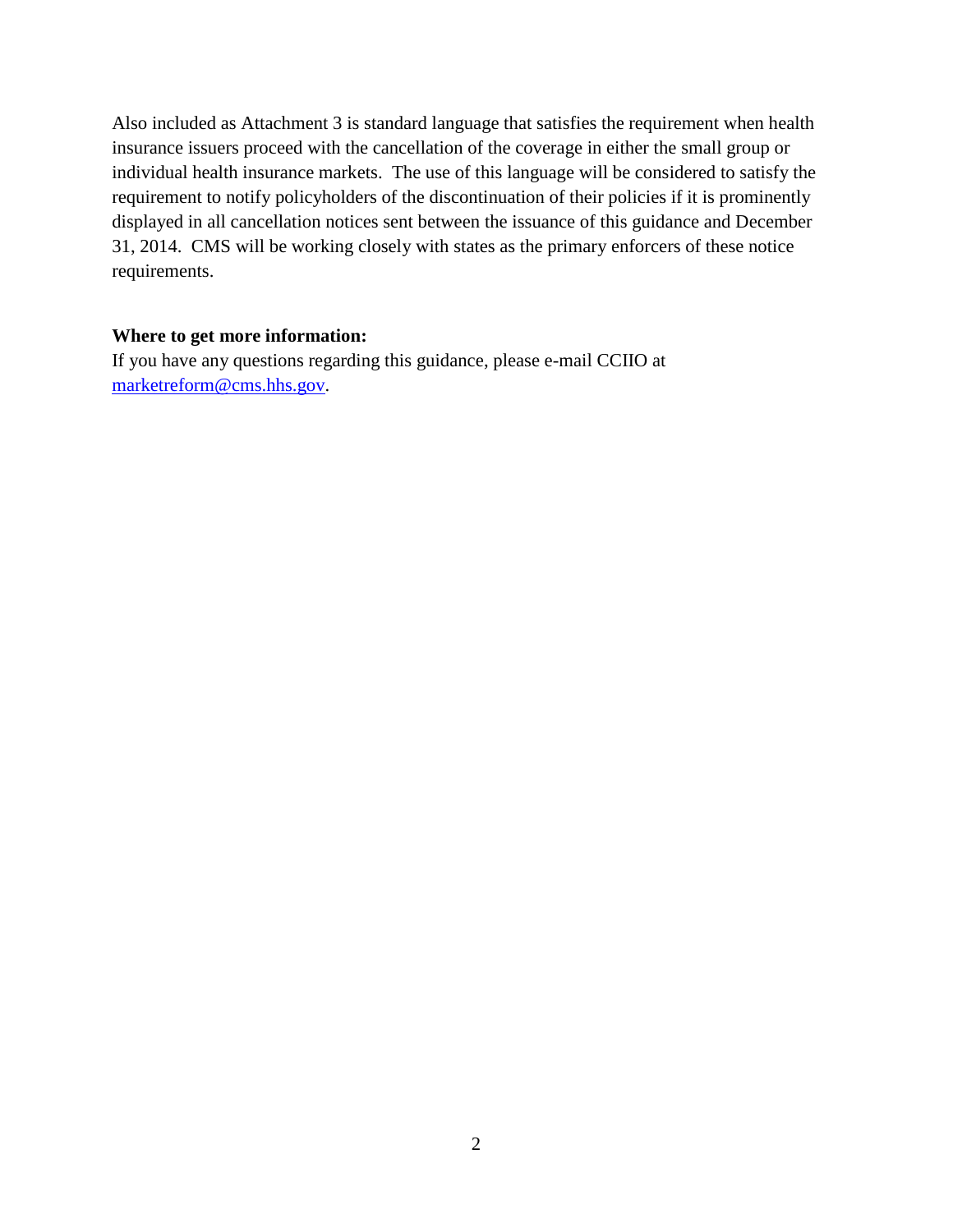## **Attachment 1**

**This notice must be used when a prior cancellation notice was sent and the issuer is providing an option to the policyholder to continue the existing coverage:**

Dear Policyholder,

We previously notified you that your current policy is being cancelled because it doesn't meet the minimum standards required by the health care law. We are now writing to inform you that, under federal guidance announced in November 2013, you may keep this coverage for the upcoming plan year beginning in 2014.

## **How Do I Keep My Current Plan?**

To keep your current plan, please contact us.

As you think about your options, there are some things to keep in mind. If you choose to renew your current policy, it will NOT provide all of the rights and protections of the health care law. These include one or more of the following new protections of the Public Health Service Act (PHS Act) that were added by the health care law and that take effect for coverage beginning in 2014. As a result, your coverage:

- May not meet standards for fair health insurance premiums, so it can charge more based on factors such as gender or a pre-existing condition, and it doesn't have to comply with rules limiting the ability to charge older people more than younger people (section 2701).
- May not meet standards for guaranteed availability, so it can exclude customers based on factors such as a pre-existing condition (section 2702).
- May not meet standards for guaranteed renewability (section 2703).
- May not meet standards related to pre-existing conditions for adults, so it can exclude coverage for treatment of an adult's pre-existing condition (section 2704).
- May not meet standards related to discrimination based on health status (section 2705).
- May not meet standards for non-discrimination in providers (section 2706).
- May not cover essential health benefits or limit annual out-of-pocket spending, so it might not cover benefits such as prescription drugs and might have unlimited costsharing (section 2707).
- May not meet standards for participation in clinical trials, so you might not have coverage for services related to a clinical trial for a serious or life-threatening disease (section 2709).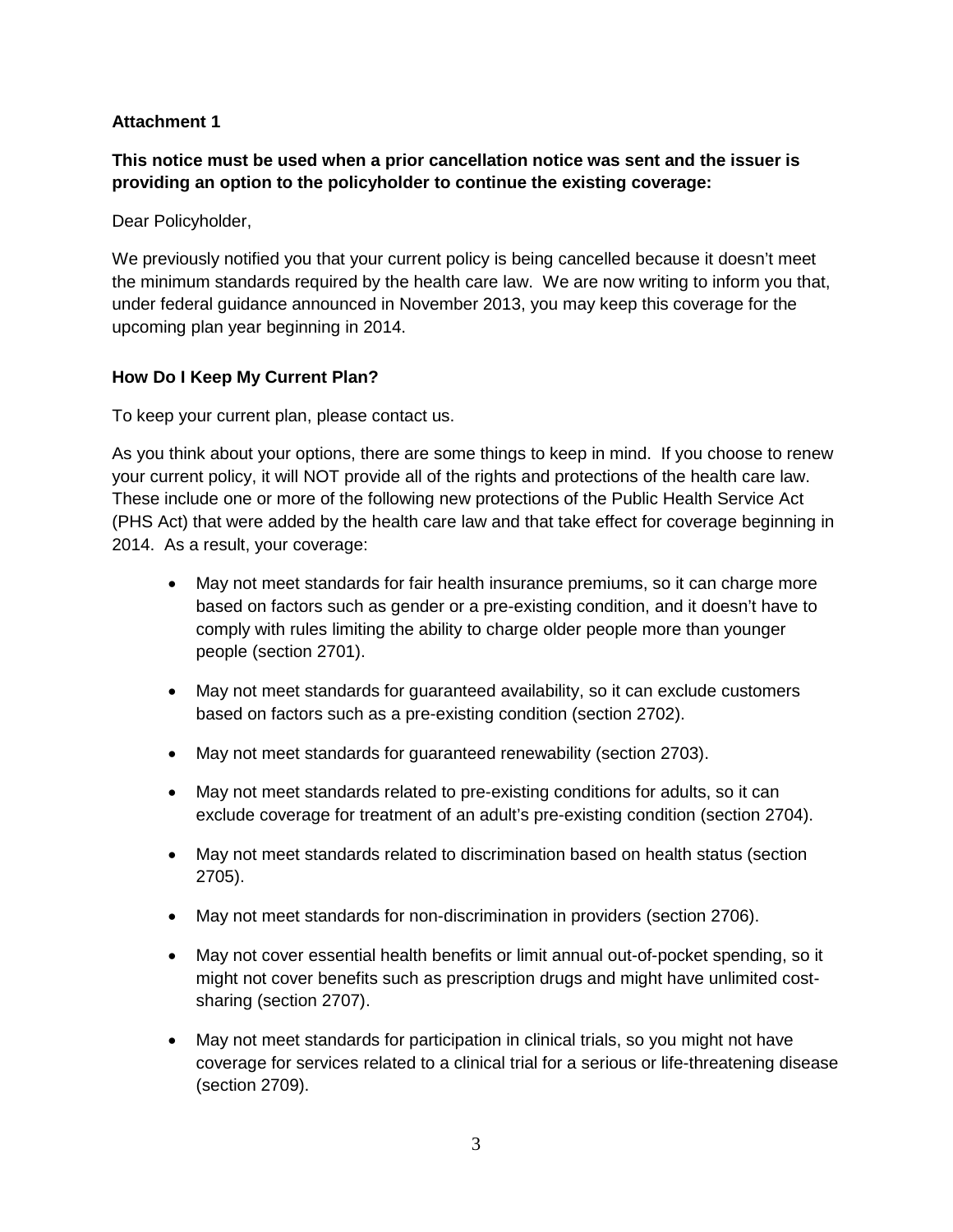## **How Do I Choose A Different Plan?**

You have new options and rights for getting quality, affordable health insurance. [You may shop in the Health Insurance Marketplace, where all plans meet certain standards to guarantee health care security and no one who is qualified to purchase coverage through the Marketplace can be turned away or charged more because of a pre-existing condition. The Marketplace allows you to choose a private plan that fits your budget and health care needs. You may also qualify for tax credits or other financial assistance to help you afford health insurance coverage through the Marketplace. $]$ <sup>[1](#page-3-0)</sup>

[You can also get new health insurance outside the Marketplace.] Most new plans guarantee certain protections, such as your ability to buy a plan even if you or your employees have a preexisting condition. [However, financial assistance is not available outside the Marketplace.]

You should review your options as soon as possible, since you have to buy your coverage within a limited time period to preserve your consumer protections.

#### **How Can I Learn More?**

To learn more about the Health Insurance Marketplace and protections under the health care law, visit HealthCare.gov or call 1-800-318-2596.

If you have questions, please contact us.

<span id="page-3-0"></span> $<sup>1</sup>$  The bracket language does not apply to the U.S. territories that do not have a Marketplace.</sup>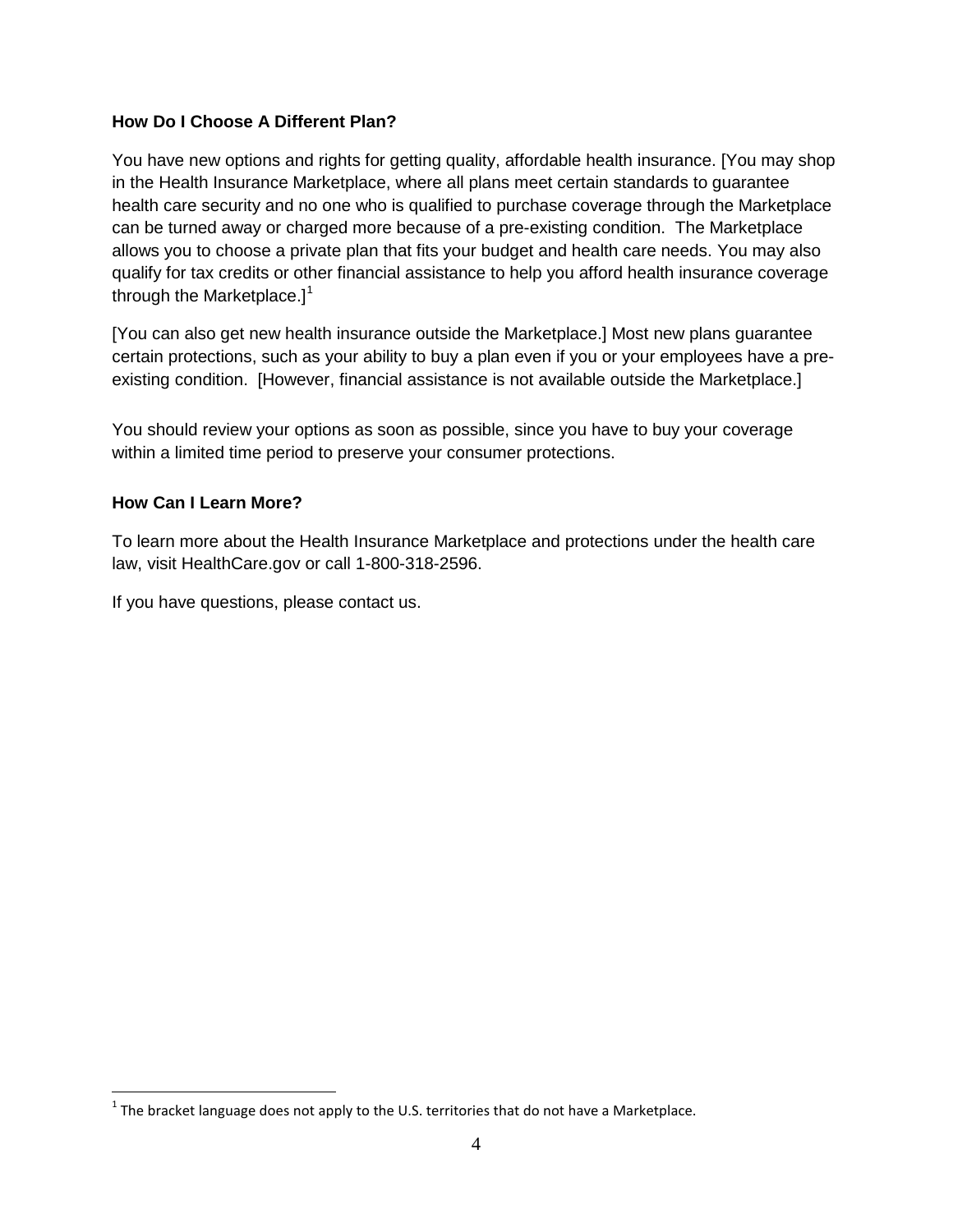## **Attachment 2**

**This notice must be used when a prior cancellation notice has not been sent and the issuer is providing an option to the policyholder to continue the existing coverage:**

Dear Policyholder,

We are writing to inform you that, under federal guidance announced in November 2013, you may keep your existing coverage for the upcoming plan year beginning in 2014.

## **How Do I Keep My Current Plan?**

To keep your current plan, please contact us.

As you think about your options, there are some things to keep in mind. If you choose to renew your current policy, it will NOT provide all of the rights and protections of the health care law. These include one or more of the following new protections of the Public Health Service Act (PHS Act) that were added by the health care law and that take effect for coverage beginning in 2014. As a result, your coverage:

- May not meet standards for fair health insurance premiums, so it can charge more based on factors such as gender or a pre-existing condition, and it doesn't have to comply with rules limiting the ability to charge older people more than younger people (section 2701).
- May not meet standards for guaranteed availability, so it can exclude customers based on factors such as a pre-existing condition (section 2702).
- May not meet standards for guaranteed renewability (section 2703).
- May not meet standards related to pre-existing conditions for adults, so it can exclude coverage for treatment of an adult's pre-existing condition (section 2704).
- May not meet standards related to discrimination based on health status (section 2705).
- May not meet standards for non-discrimination in providers (section 2706).
- May not cover essential health benefits or limit annual out-of-pocket spending, so it might not cover benefits such as prescription drugs and might have unlimited costsharing (section 2707).
- May not meet standards for participation in clinical trials, so you might not have coverage for services related to a clinical trial for a serious or life-threatening disease (section 2709).

#### **How Do I Choose A Different Plan?**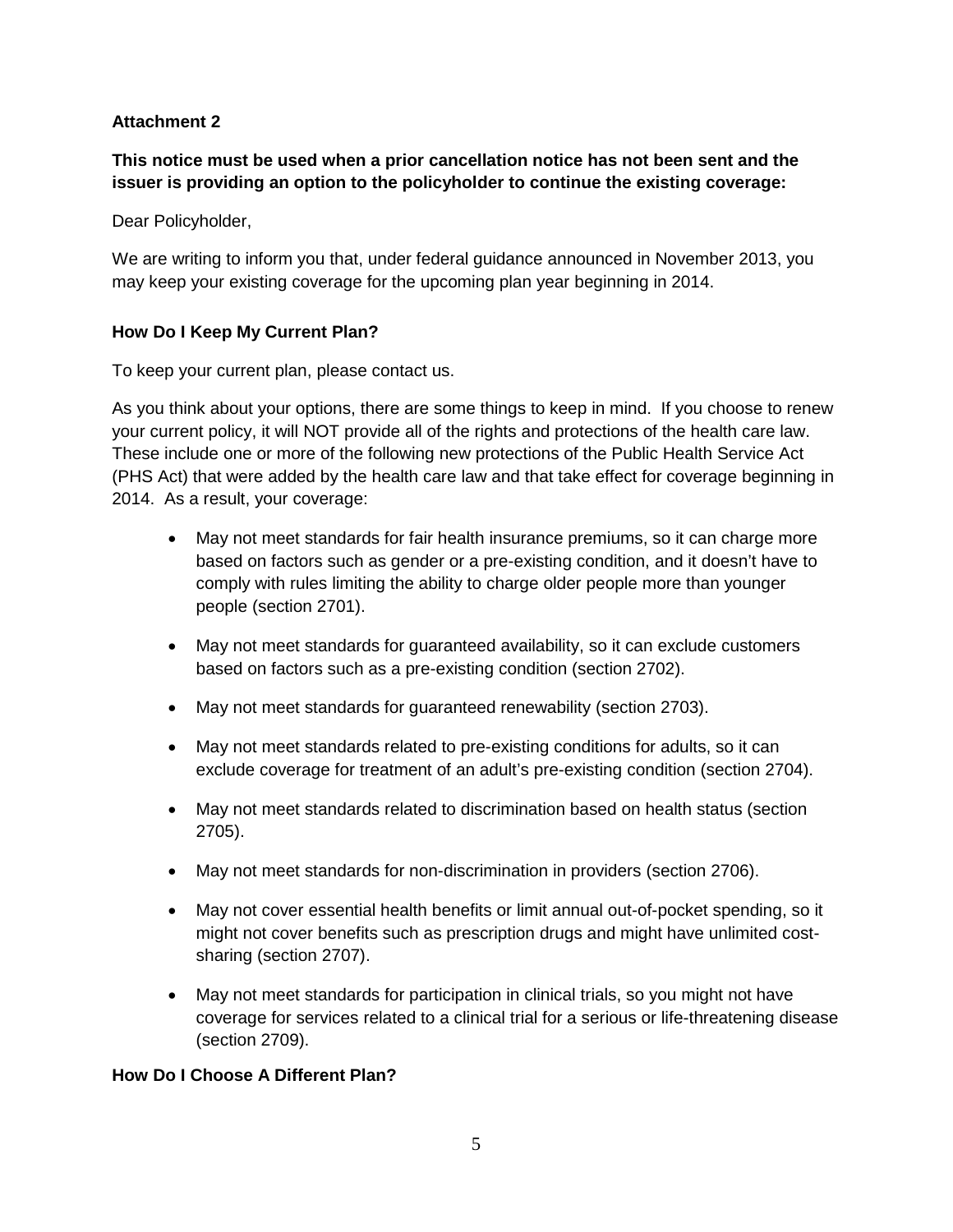You have new options and rights for getting quality, affordable health insurance. [You may shop in the Health Insurance Marketplace, where all plans meet certain standards to guarantee health care security and no one who is qualified to purchase coverage through the Marketplace can be turned away or charged more because of a pre-existing condition. The Marketplace allows you to choose a private plan that fits your budget and health care needs. You may also qualify for tax credits or other financial assistance to help you afford health insurance coverage through the Marketplace. $]^{2}$  $]^{2}$  $]^{2}$ 

[You can also get new health insurance outside the Marketplace.] Most new plans guarantee certain protections, such as your ability to buy a plan even if you or your employees have a preexisting condition. [However, financial assistance is not available outside the Marketplace.]

You should review your options as soon as possible, since you have to buy your coverage within a limited time period to preserve your consumer protections.

# **How Can I Learn More?**

To learn more about the Health Insurance Marketplace and protections under the health care law, visit HealthCare.gov or call 1-800-318-2596.

If you have questions, please contact us.

<span id="page-5-0"></span> $2$  The bracket language does not apply to the U.S. territories that do not have a Marketplace.